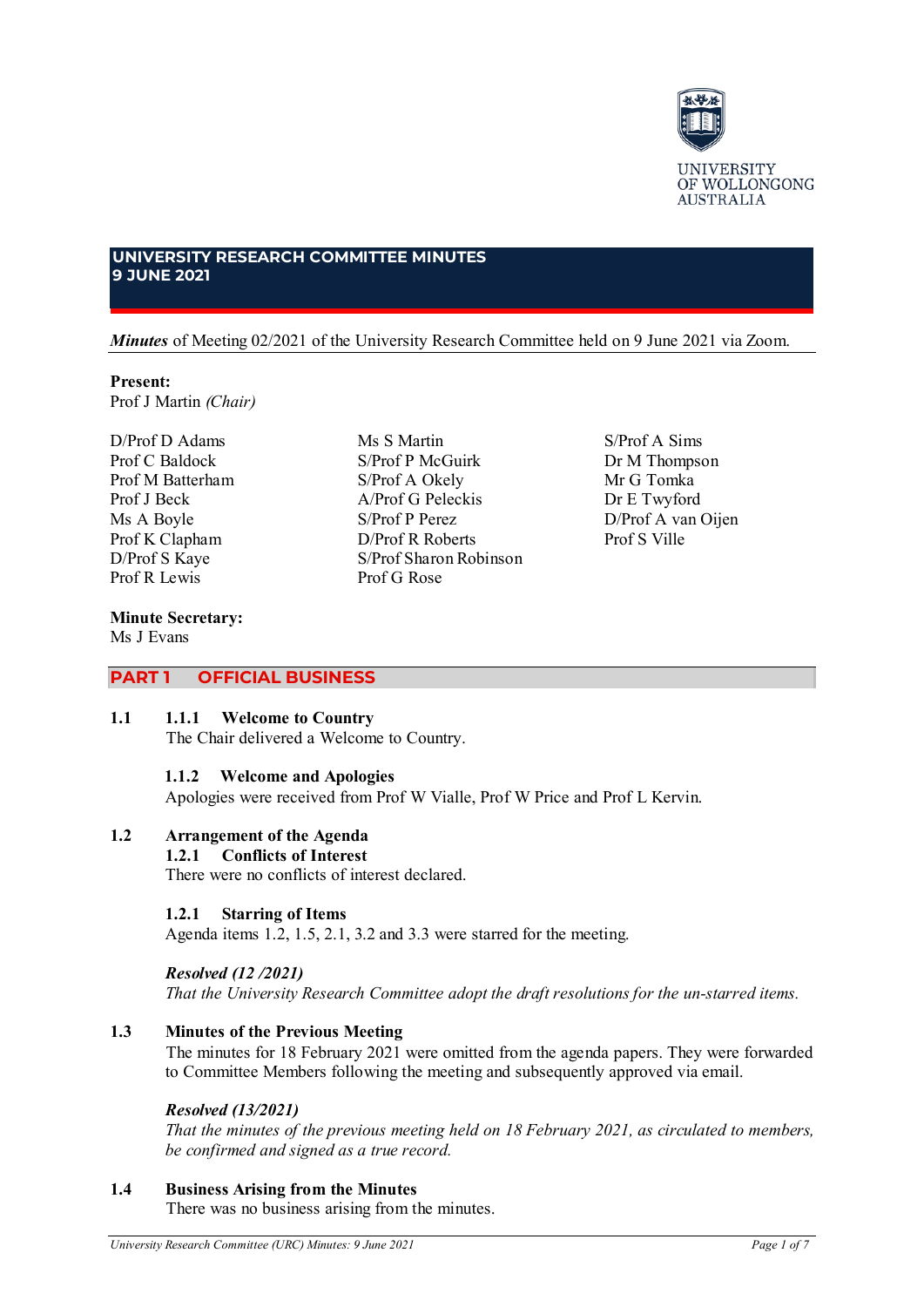# **1.5 Chair's Business**

# **New Appointments**

The Chair advised the following new appointments:

- the new Vice-Chancellor, Prof Patricia Davidson commenced on 3 May;
- congratulations to Prof Sharon Robinson on appointment as one of the new Deans of Researcher Development & Integrity, commencing the role in July; and
- interviews have been held for the other Dean of Researcher Development & Integrity and Dean of Research Knowledge Exchange & Translation, with an announcement to be made in the next couple of weeks.

## **2021 Universities Australia Conference**

The UA Conference was held in Canberra from 2-3 June, with the theme of A Year of Change: navigating a new world. Speakers included:

- The Hon Alan Tudge, Minister for Education and Youth who provided the ministerial address;
- The Hon Arthur Sinodinos, Ambassador to USA discussing the key developments in US higher education and research under the new Biden administration and what it could mean for universities in Australia;
- An Expert Panel: Leading on gender equality building momentum and dealing with resistance;
- An Expert Panel: University, industries & government: working together better to scale up commercialisation efforts; and
- The Hon Tanya Plibersek, Shadow Minister for Education who provided the opposition address.

The Chair noted that there was not a lot of positivity, although strong support for partnerships with business.

## **Government Reviews**

## Research Commercialisation Taskforce

The Government released a Consultation Paper in February 2021 proposing the development of a model for University Research Commercialisation and mechanisms to increase partnerships between businesses and universities. Submissions will inform a scoping study outlining options for a new model to be presented to Government later this year.

## National Research Infrastructure Roadmap

An expert working group, led by Dr Ziggy Switkowski AO, will lead the development of a new 2021 National Research Infrastructure Roadmap to set out Australia's research infrastructure capability and future areas of need for the next 5 to 10 years. The Roadmap will drive innovation and support Australia's economic recovery and ensure efforts are focussed on key areas. The roadmap will also support research commercialisation by identifying areas of opportunity at all stages of the research pipeline. The Government will invest \$4 billion in national research infrastructure to 2028-29 as part of its long-term commitment to the research sector. The EWG is expected to deliver a report to government by the end of 2021.

## **Foreign Engagement Update**

The Australian government has established legislation to ensure interactions with foreign entities do not adversely affect Australia's foreign relations and are consistent with Australia's foreign policy.

The *Foreign Influence Transparency Scheme (FITS)* imposes registration obligations on individuals and corporate entities that undertake activities or enter into a registrable arrangement with a foreign principal (foreign principal = foreign governments, political organisations, companies/ organisations/individuals 'controlled' by a foreign government/political party). To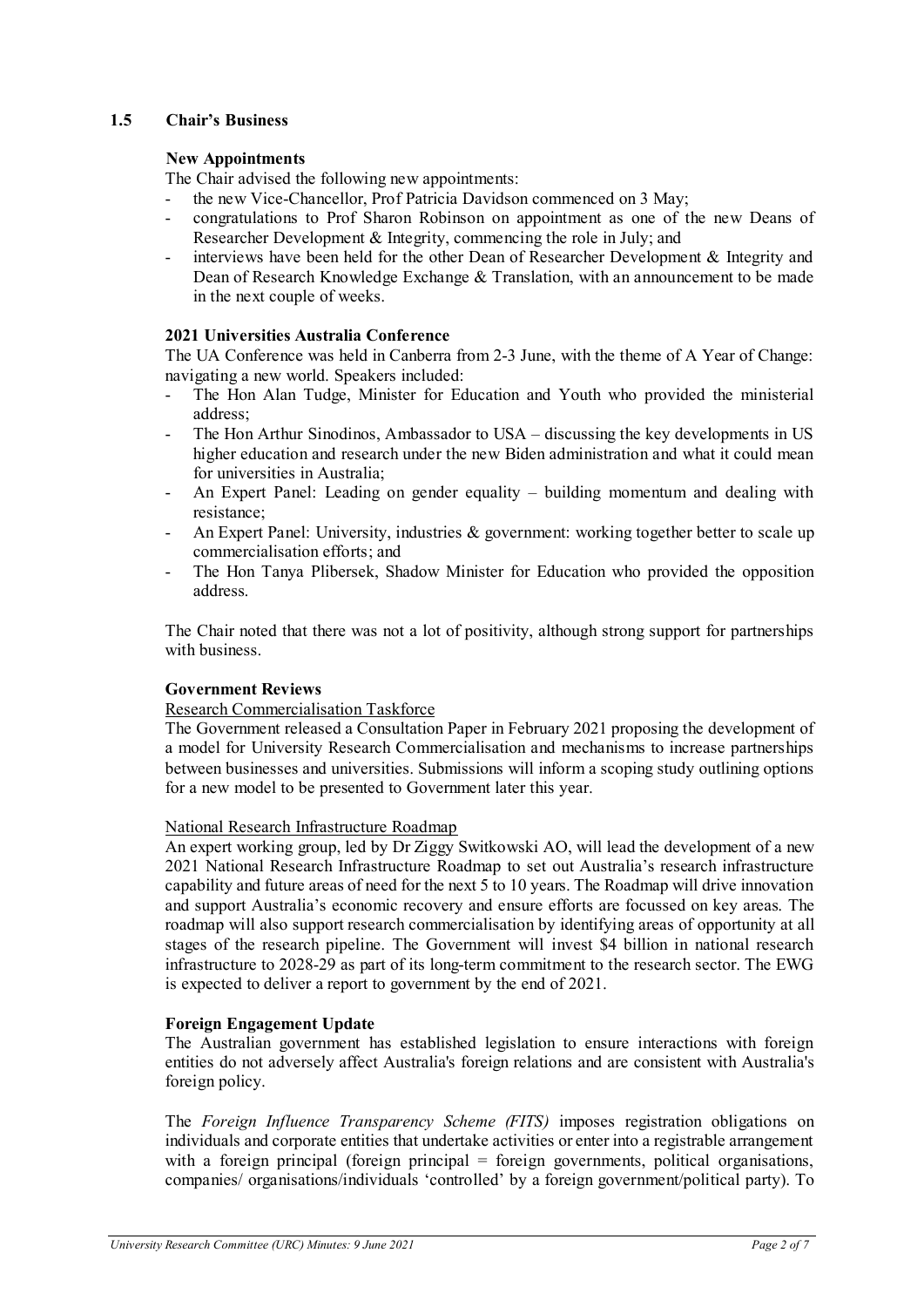meet compliance obligations, the University is including a new requirement for all staff to provide details of FE activities through an annual Foreign Engagement Declaration process. It is anticipated that communications regarding this declaration will be issued to staff in June.

The Foreign Arrangements Scheme aims to ensure arrangements between State/Territory entities and foreign governments and their entities do not adversely affect Australia's foreign relations and are consistent with Australia's foreign policy. Universities must notify DFAT if they propose to enter a non-core arrangement with a foreign government, or a foreign university that lacks institutional autonomy. The vast majority of foreign universities do not fall into these categories and are out of scope for the scheme. Universities are required to notify their relevant FA arrangements by two key deadlines:

- from 10 March notify of prospective non-core FAs; and
- by 10 June notify of existing non-core FAs.

As at 8 June, 97 FAs were listed on the public register with no university arrangements listed. A rush of notifications is expected to be submitted by the 10 June deadline, with a large volume from Go8 universities. The Global Strategy Division is coordinating work to ensure UOW's obligations are met.

## **iAccelerate Review**

A review of iAccelerate has recently been undertaken by external agency, Nous. The final outcomes of the Review will be provided to the DVC-RI shortly, with a management response to follow.

## **2021 DVCR&I Town Hall Forum**

All staff are invited to attend the Research & Innovation Town Hall Forum on Wednesday, 23 June 2021 from 10.30am - 12.00pm. The Vice-Chancellor, Prof Patricia Davidson will open the forum and provide the welcome address. The Forum will feature updates on research initiatives and programs, including Implementation of key recommendations from the RSO/ICR Review and GRS Review, Outcomes of the UOW Prioritising Emerging Research Leaders (PERL) Fellowship Scheme, Opening of 2021 UOW Major Equipment Grant (MEG) Scheme, and update on the UOW RevITAlise Research (RITA) Grants Scheme. Registration is essential via Eventbrite.

# **PART 2 CONFIDENTIAL BUSINESS**

## **2.1 Review of Research Centres & Institutes Framework**

The DVCR&I advised that the Review of UOW's Research Institutes and Centres Framework will seek to implement a range of initiatives to support strategic priorities identified in the 2020- 2025 Research & Innovation Strategy and RSO/ICR Review. The review is planned for later this year and Terms of Reference (TOR) will be developed in consultation with key stakeholders. URC Committee Members are now asked to provide input into the development of the TOR.

The DVCR&I emphasised that there will be a number of years where funds for research will be constrained, going forward the aim is to ensure that available funds are directed in line with strategy and providing the best value for money, looking at how to best invest in research across the university.

The Committee questioned the timing of the Research Stocktake and the Centres & Institutes Review. The DVCR&I confirmed that the Research Stocktake will take place in Q3, with the Centres & Institutes Review commencing in Q4. Outcomes of the Research Stocktake will be one of the inputs considered in the Centres and Institutes Review. Discussion continued about the Review, with a numbers of suggestions as follows: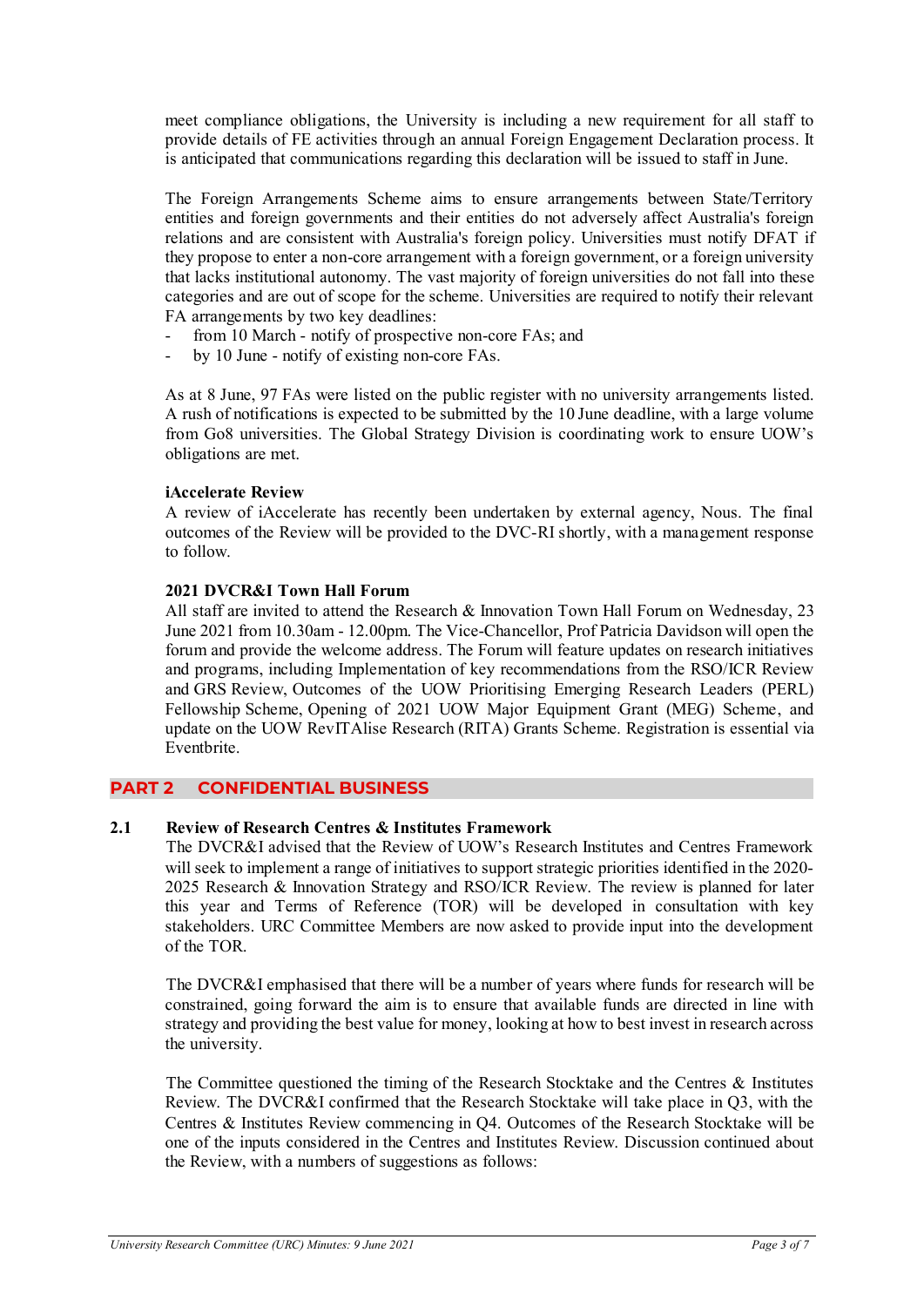- the Review should provide clarity around how many research centres/institutes there are at UOW and the makeup/membership of those;
- the Review may provide advice on balancing the profiles and relationships between centres, institutes and schools within faculties;
- investigating the idea of a researcher allocating specific time between their school and their research institute/centre;
- understanding the effects on research of things such as international student subsidisation and government changes to block grant funding;
- more clarity around external funding for research institutes, especially in the context of UOW's new funding model;
- realising that diversity in research is good, however, internal funding will be limited for the next few years so external funding will also be required to sustain research at UOW; and
- the Review is an opportunity to broaden the metrics we use for research, such as research culture, research development, and integrity.

The DVCR&I asked Committee Members to provide any further suggestions by close of business Friday 11 June.

## *Resolved (14/2021)*

*That the University Research Committee note the update on the Review of UOW Research Centres and Institutes Framework, as provided in the agenda papers, and provide feedback to the DVCR&I by close of business 11 June 2021*

# **PART 3 GENERAL BUSINESS**

## **3.1 Research and Innovation Report**

## *Resolved (15/2021)*

*That the University Research Committee note the Research and Innovation Report for the June 2021 URC Meeting, as provided in the agenda papers.*

## **3.2 Graduate Research Update**

The Dean of Graduate Research discussed the Student Complaints and Appeals Report 2020, compiled by the Academic Quality and Standards Unit, noting that complaints from HDR Candidates are treated as Academic Complaints and not General Complaints, and are investigated by the Student Ombudsman. For 2020 the report reveals 6 academic complaints, which is quite low, however there are some others that have been deemed General Complaints and may be managed and reported in a different way (for example, a harassment complaint). The Dean of Graduate Research advised that work is currently underway to find a better way of reporting complaints and noted that whilst the report had already gone through the Graduate Research Committee and Academic Senate, feedback from URC Committee Members is welcome. The Committee suggested:

- the inclusion of processes that address the difficulties that HDR students from different cultural backgrounds may have around making a complaint;
- the inclusion of processes that address the difficulties associated with the power imbalance between a supervisor and HDR student that again may create a reluctance to make a complaint; and
- that the co-supervision model between HDR students and supervisors is welcomed and could possibly be something that could be extended to ECR's.

## *Resolved (16/2021)*

*That the University Research Committee receive the Student Complaints and Appeals Report 2020 with recommendations, as provided in the agenda papers and presented by the Dean of Graduate Research, at the URC Meeting.*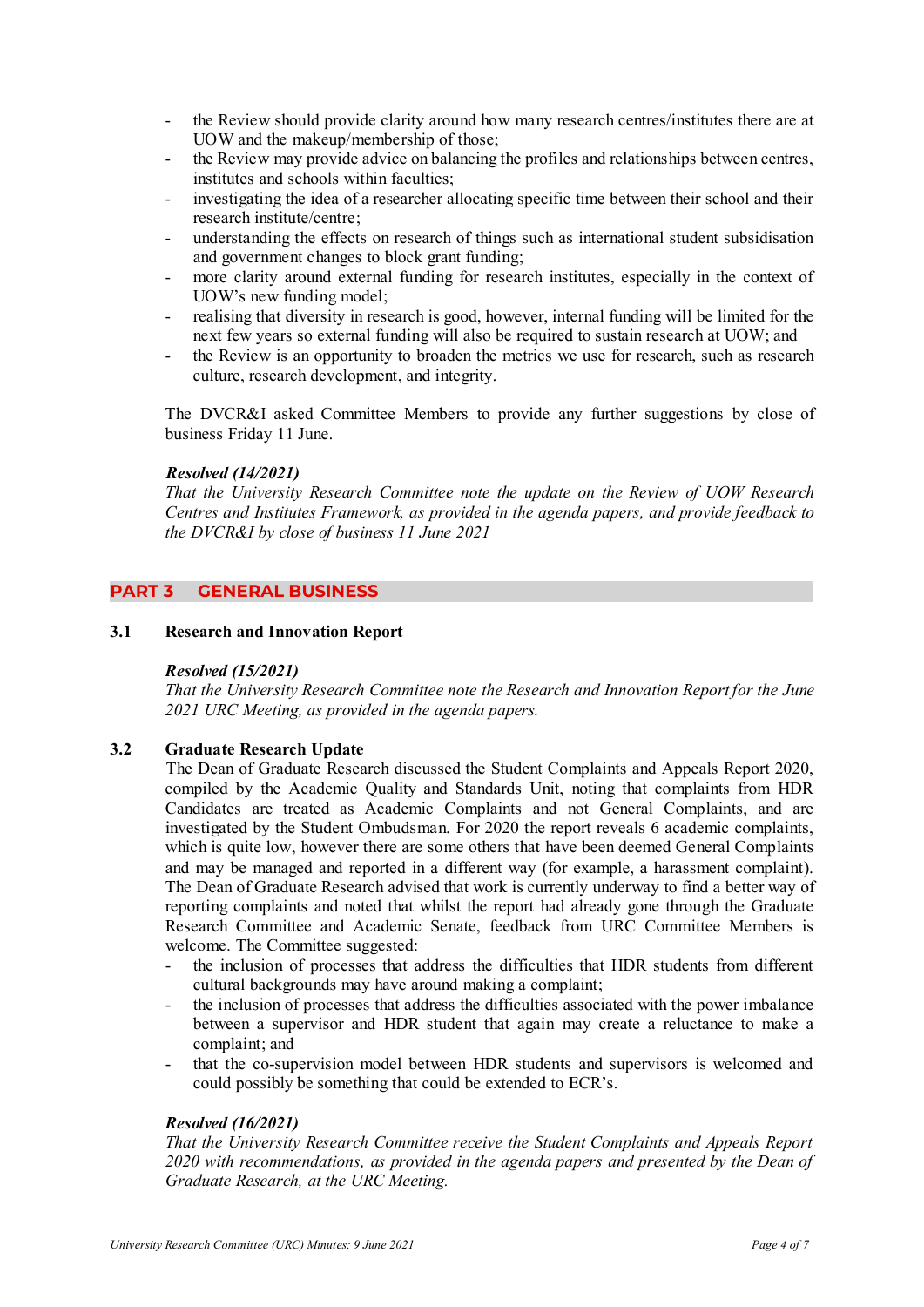# **3.3 Update on One-UOW Shared Services Implementation**

The Director, Graduate Research School provided a brief overview and update for the Graduate Research School, noting that:

- the staff training is focussed on responsiveness to enquiries;
- the GRS Service Catalogue is being refined following feedback from Implementation Workshops and focussing on providing quality processes that support excellence in graduate research;
- recommendations from the GRS Review have also been implemented; and
- the GRS has now been added to the UOW CRM system to ensure more precise responses to GRS enquiries.

The Dean of Graduate Research advised that conversations are currently underway regarding the replacement of HDR Systems.

The Director, Research Services Office provided a brief overview and update for the Research Services Office, acknowledging and thanking all that were involved in the process, especially Associate Deans Research and Faculty staff that have now transitioned into the RSO. It was noted that:

- the major changes to the RSO structure are the inclusion of the Commercial Contracts Unit and the new Faculty Research Operations Unit;
- changes to the Research Grants and Development Team will provide increased focus on research priorities and more career pathways for staff;
- the Research Integrity and Ethics Unit will, as part of RSO/ICR Review Recommendations. move to report directly to the new Deans of Researcher Development and Integrity;
- recruitment for vacant positions is currently underway, with applications closing 15 June;
- three One-UOW Transition and Implementation Workshops have been held with further workshops planned for mid to late July once the recruitment process is finished; and
- further priorities include revision of the RSO Service Catalogue, streamlining processes (eg: moving to online forms), work to assist staff in managing workloads and ongoing training and development (particularly for new staff).

The Committee asked for more information about the relationship between the RSO and ICR with regard to the management of grants and contracts. The Director RSO explained that as a result of a recommendation 11 from RSO/ICR Review, the Commercial Contract Unit will move across to the RSO to introduce a "one stop shop" for research and contracts management throughout UOW. The Senior Industry Research Manager noted that ICR would now prioritise business development activities, particularly growth in HERDC income categories 2-4.

# *Resolved (17/2021)*

*that the University Research Committee note the update on the One-UOW Shared Services Implementation, as presented by the Dean of Graduate Research, Director Graduate Research School and the Director, Research Services Office, at the URC Meeting.*

## **3.4 Draft UOW Research Stocktake Scope**

## *Resolved (18/2021)*

*that the University Research Committee note the draft UOW Research Stocktake Scope, as provided in the agenda papers.*

## **3.5 UOW Data and Decision Science Initiative**

The Director, NIASRA, provided a brief update on the initiative advising that the focus at the moment is Health and Social Sciences, however, those interested in Data and Decision Science from other disciplines should also make contact.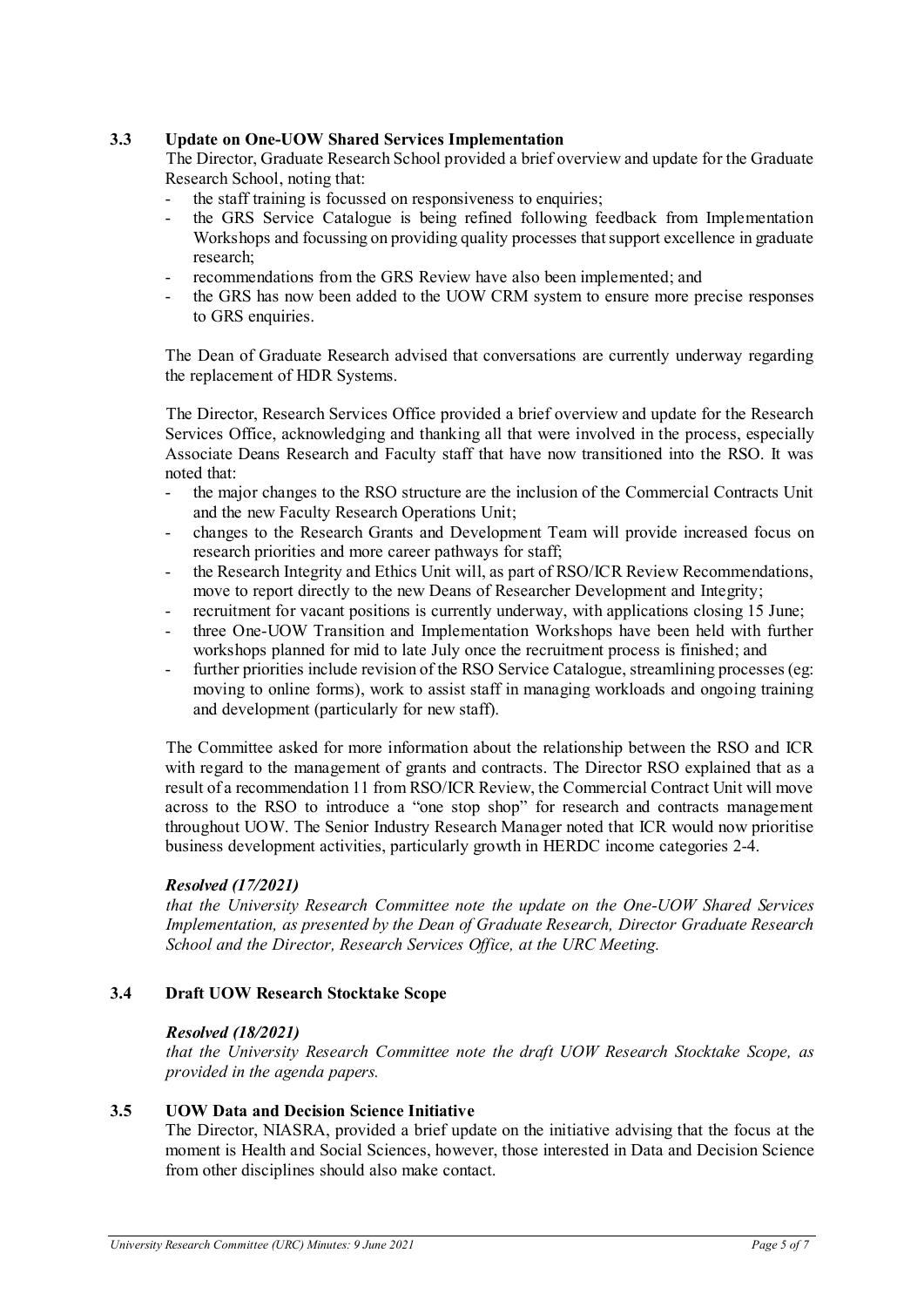## *Resolved (19/2021)*

*that the University Research Committee note the update on the UOW Data and Decision Science Initiative, as provided by the Director NIASRA at the URC Meeting, and as provided in the agenda papers.*

## **PART 4 BUSINESS FROM UOW COMMITTEES**

#### **4.1 SAGE Athena Swan Implementation Committee**

#### *Resolved (20/2021)*

*That the University Research Committee note the minutes of the 9 December 2020 and 25 February 2021 Meetings of the SAGE Athena Swan Implementation (SASI) Committee, as provided in the agenda papers.*

## **4.2 Research Integrity Committee**

**4.2.1 Revised Ethical or Religious Objection by Students to the Use of Animals and Animal Products in Coursework Subjects Policy** 

#### *Resolved (21/2021)*

*That the University Research Committee endorse the Revised Ethical or Religious Objection by Students to the Use of Animals and Animal Products in Coursework Subjects Policy, as provided in the agenda papers, and forward to the Vice-Chancellor for approval, effective immediately.* 

#### **4.2.2 Research Integrity Committee Meeting Minutes**

#### *Resolved (22/2021)*

*That the University Research Committee note the minutes of the 3 February 2021 Meeting of the Research Integrity Committee, as provided in the agenda papers.*

## **PART 5 FINAL BUSINESS**

#### **5.1 Other Business**

#### **Impact of COVID-19 on HDR Students**

The Committee briefly discussed the impact of the current pandemic on HDR Students, noting that they have had no or very limited access to UOW support funding, with members asking if there is scope to provide some financial support. The Dean of Graduate Research advised that he would take this question on notice, noting that this has been discussed within the sector. Unfortunately the current funding model for scholarships is very limited as to how RTP Funds can be spent, however the conversation around support for HDR students is ongoing.

#### **Special Research Initiative Excellence in Antarctic Science**

The Dean, Researcher Development and Integrity advised that this SRI will commence on 14 June 2021, following the initial announcement more than a year ago.

#### **UOW RevITAlise Research Grant Scheme (RITA) 2021 RITA**

The Dean, Researcher Development and Integrity advised that the last RITA drop-in session will be held on 15 June. This follows more than 60 people attending the previous 2 sessions.

The meeting closed at 2.45pm.

## **ACTION ITEMS**